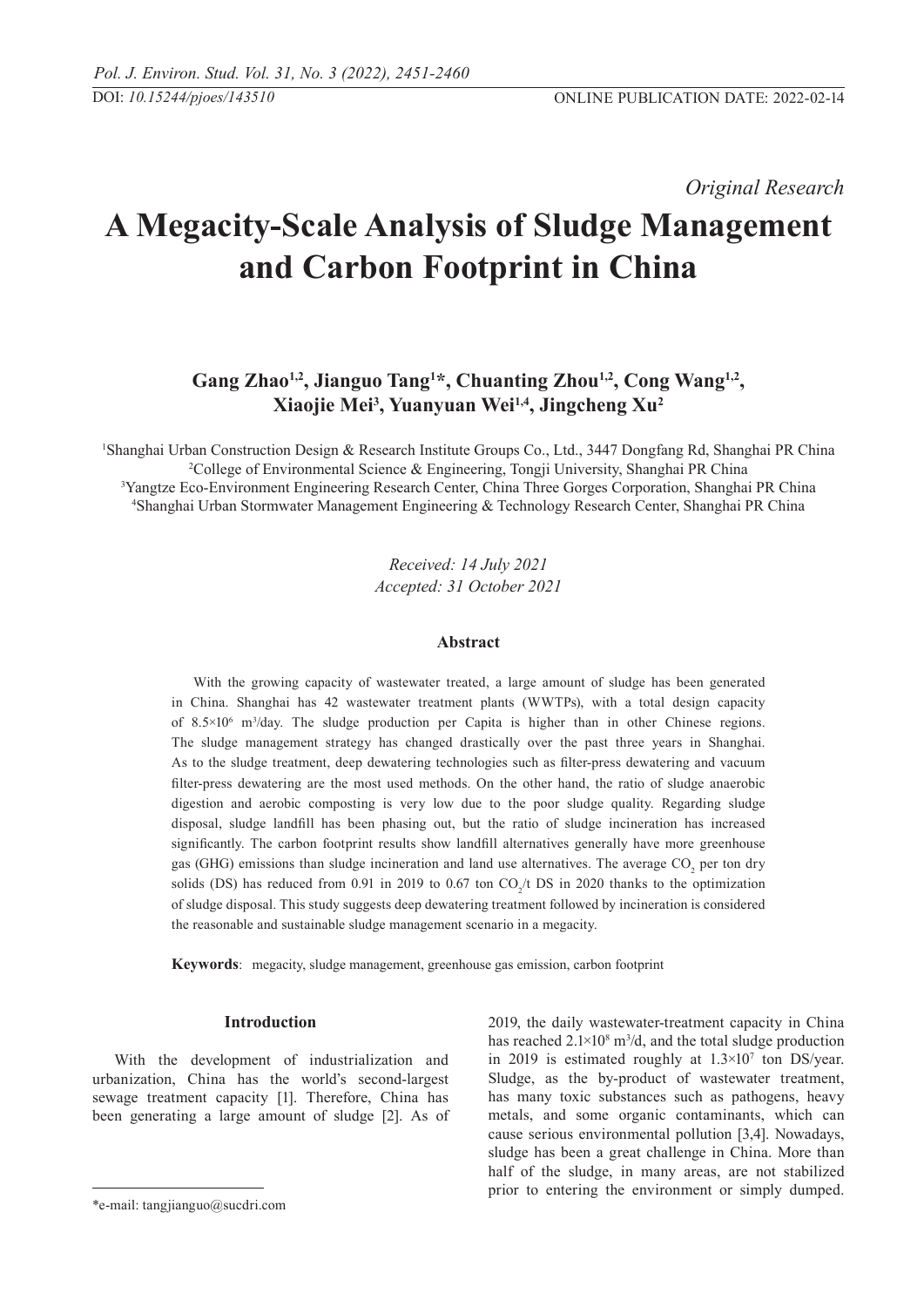So it is essential to manage, treat and dispose of sludge properly.

It was reported that sludge management processes such as thickening, stabilization, dewatering, drying and incineration, and transportation may account for up to 53% of the total wastewater treatment plant operating cost [5]. Most of the operating cost is generated from the consumption of electricity and chemicals [6]. Moreover, there is a significant concern associated with GHG emissions (such as  $CH_4$  and N<sub>2</sub>O) from different sludge disposal options, particularly landfills [7]. Research results have shown that sludge management contributes over 50% of the overall GHG emission from a WWTP [8]. In 2020, China has strengthened its Nationally Determined Contribution (NDC) commitment by announcing that China will strive to peak carbon dioxide emissions before 2030 and achieve carbon neutrality before 2060 [9]. Tremendous efforts are necessary to meet the carbon neutrality target in the waste and wastewater sector, such as accelerating the optimization of sludge management. Concerning GHG emissions, carbon footprint assessment has become a popular approach to quantify the contribution of processes and facilities with respect to global warming [10]. Although different approaches such as life cycle assessment and model-based methods have been addressing carbon footprint in recent years, there is not yet a standardized or fully comprehensive carbon footprint analysis for the sludge line. In addition, many researchers have evaluated the carbon footprint of sludge management on specific project level. A city-level analysis of carbon footprint of sludge management, however, wasn't well studied in China. Given the regional difference, the sludge management strategy can be quite different from one city to another. Particularly in a super big city, the sludge treatment and disposal is more centralized and costly than small cities. The quantification of GHG emissions in the sludge line requires an integration of both a) direct GHG emissions from the sludge production to its final destination, and b) the corresponding indirect emissions associated with the consumptions of energy and materials, and c) offset emissions associated with energy recovery and nutrients resource reuse [7]. With the requirement of GHG quantification for sludge line, the study of carbon footprint of sludge management in a city based on long period of operating data is worth attention.

The preliminary task of this study is to comprehensively analyze the current status of sludge production, sludge treatment and disposal in Shanghai based on the past three years of experience. With a comprehensive carbon footprint sludge-specific methodology, the goal of this research is to evaluate the carbon footprint of sludge management on a megacity (population of more than 5 million) scale from the perspectives of direct emissions, indirect emissions and offset emissions that are typically resulted from resource and energy recovery. The sludge management experience and carbon footprint change over the past three years is analyzed. As the real situation case study with site-specific parameters is performed, the carbon footprint results of hybrid sludge treatment and disposal on a city-level would be presenting new perspectives on low carbon sludge management strategies. Hopefully, this study will help decision-makers to pursue the most sustainable sludge management alternative.

## **Sludge Management**

### Sludge Production in Shanghai

As of 2020, there are 42 WWTPs in Shanghai, with a total design capacity of  $8.5 \times 10^6$  m<sup>3</sup>/day. The effluent quality meets Class 1 A of Discharge standard of pollutants for municipal wastewater treatment plant (GB 18918-2002): COD<50 mg/L, BOD<sub>5</sub><10 mg/L,  $SS < 10$  mg/L,  $NH_3-N < 8$  mg/L. The total sludge production in Shanghai is on average 1,100 tons DS per day in recent three years. As presented in Table 1, due to the more developed economy, the value of Per Capita sludge production has increased from 12.6 to 16.6 kg DS/year, and it is higher than the reported value of other megacities in China [11].

## Sludge Treatment and Disposal

The technical routes of sludge treatment in Shanghai in the past three years can be summarized into 5 types, namely centrifugal dewatering + aerobic composting  $(A-type)$ , anaerobic digestion + filterpress dewatering (B-type), conventional filter-press dewatering (C-type), Vacuum filter-press dewatering

Table 1. Total sludge production, Per Capita sludge production and Per Capita GDP of Shanghai in 2020 and other cities in China.

| City          | Total sludge production<br>$(104$ ton DS) | Per Capita sludge production<br>(kgDS) | Per Capita GDP<br>(thousand dollars) | Year |
|---------------|-------------------------------------------|----------------------------------------|--------------------------------------|------|
| Shanghai      | 51.1                                      | 16.6                                   | 24.7                                 | 2020 |
| Eastern city  | 30                                        | 12.6                                   | 14.5                                 | 2013 |
| Western city  | 12.4                                      | 4.2                                    | 6.9                                  | 2013 |
| Northern city | 10.4                                      | 7.4                                    | 16.3                                 | 2013 |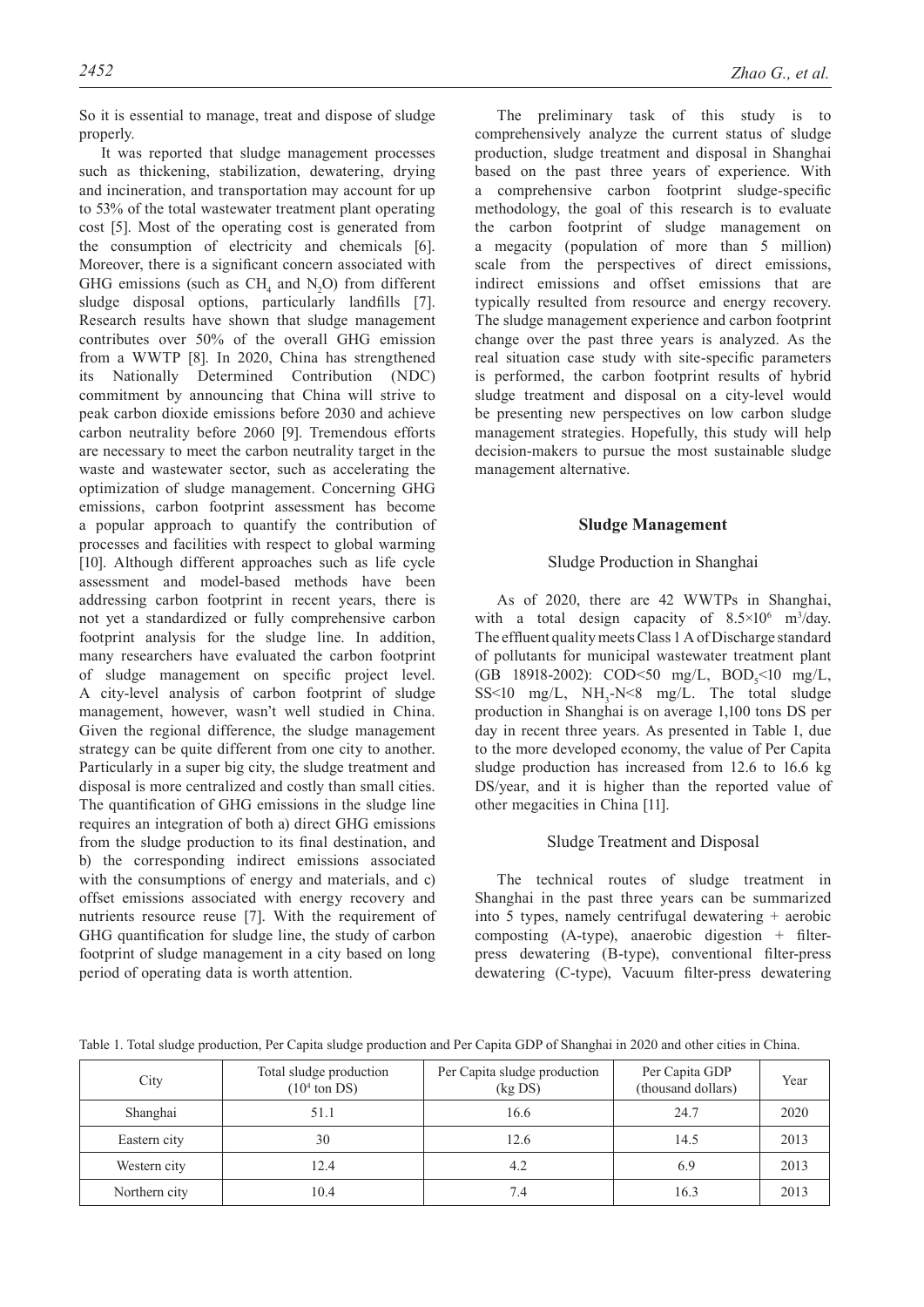$(D$ -type), and centrifugal dewatering  $+$  thermal drying (E-type). Basically, centrifugal dewatering is considered conventional sludge dewatering method that can achieve the water content of 80% and filter-press dewatering is considered deep sludge dewatering method that achieve the water content less than 60% [12]. There are three ways for the sludge disposal in Shanghai: landfill, incineration and land use. As shown in Fig. 1, combining with the sludge disposal, there are a total of 11 technical routes of sludge management. Therefore, the sludge treatment and disposal route in Shanghai is associated with high complexity, and there is no clear goal for the sludge's final destination.

The percentage of the five sludge treatment and disposal scenarios in the past three years are shown in Fig. 2a) and Fig. 2b). The treatment capacity of sludge centrifugal dewatering + thermal drying (C-type) in the past three years is around 347 ton DS/d, but the percentage is slightly decreased, from 35% in 2018 to 29% in 2020. The capacity of sludge anaerobic digestion (B type) shows no change at 204 ton DS/d. Similarly, the percentage is also decreasing. Sludge centrifugal dewatering + aerobic composting treatment (A-type) in Shanghai has the smallest capacity in 2019 and 2020, accounting for only 4% of the total sludge treated. This is because the aerobic composting treatment requires larger land occupation for a unit mass of sludge than other treatment technologies. For this reason, it is not suitable for the city of Shanghai where the economy is highly developed and land resources are tight.

It is worth noting that, the percentage of sludge vacuum filter-press dewatering (D type) has grown rapidly since the year 2018. Given the advantage that lower moisture content (typically 20%) can be obtained by applying vacuum pressure [13], the percentage has reached 15% in 2020. The percentage of conventional filter-press dewatering treatment (C-type) of sludge has also increased significantly to 34% and 36% in 2019 and 2020, respectively.

In summary, the focus of sludge treatment in Shanghai lies in the deep dewatering of sludge, which is consistent with many other big cities in the country [11]. According to the plan of the local authorities, sludge deep dewatering followed by sanitary landfill is supposed to be an emergency measure in Shanghai. However, as shown in Fig. 2b), deep dewatering (C type) has become the mainstream technology for sludge treatment. On the other hand, the biological stabilization of sludge such as anaerobic digestion has not received much attention yet, as the strong dependency on imported facilities and the high investment of key equipment have become barriers to the widespread application [14].

With respect to the sludge disposal in Shanghai, landfill, incineration and land use have been the three ways to dispose of the sludge in Shanghai in the past three years. Due to the low cost (as low as 72 dollar/ ton DS) [11], the landfill has been chosen as the most commonly used method in the past, accounting for 50% of the total in 2018 and 55% in 2019. However, landfill is considered unsustainable as it is liable to cause secondary pollution of soil and groundwater resource [15, 16]. In addition, lack of landfilling spaces is a prevailing problem for big cities, both worldwide and China [18]. Particularly in Shanghai, the percentage of sludge landfilled has been drastically reduced to less than 10% in 2020. During our study, many sludge deep dewatering facilities have switched the disposal way from landfill to incineration. As a result, the percentage



Fig. 1. Sludge treatment process and disposal way in Shanghai.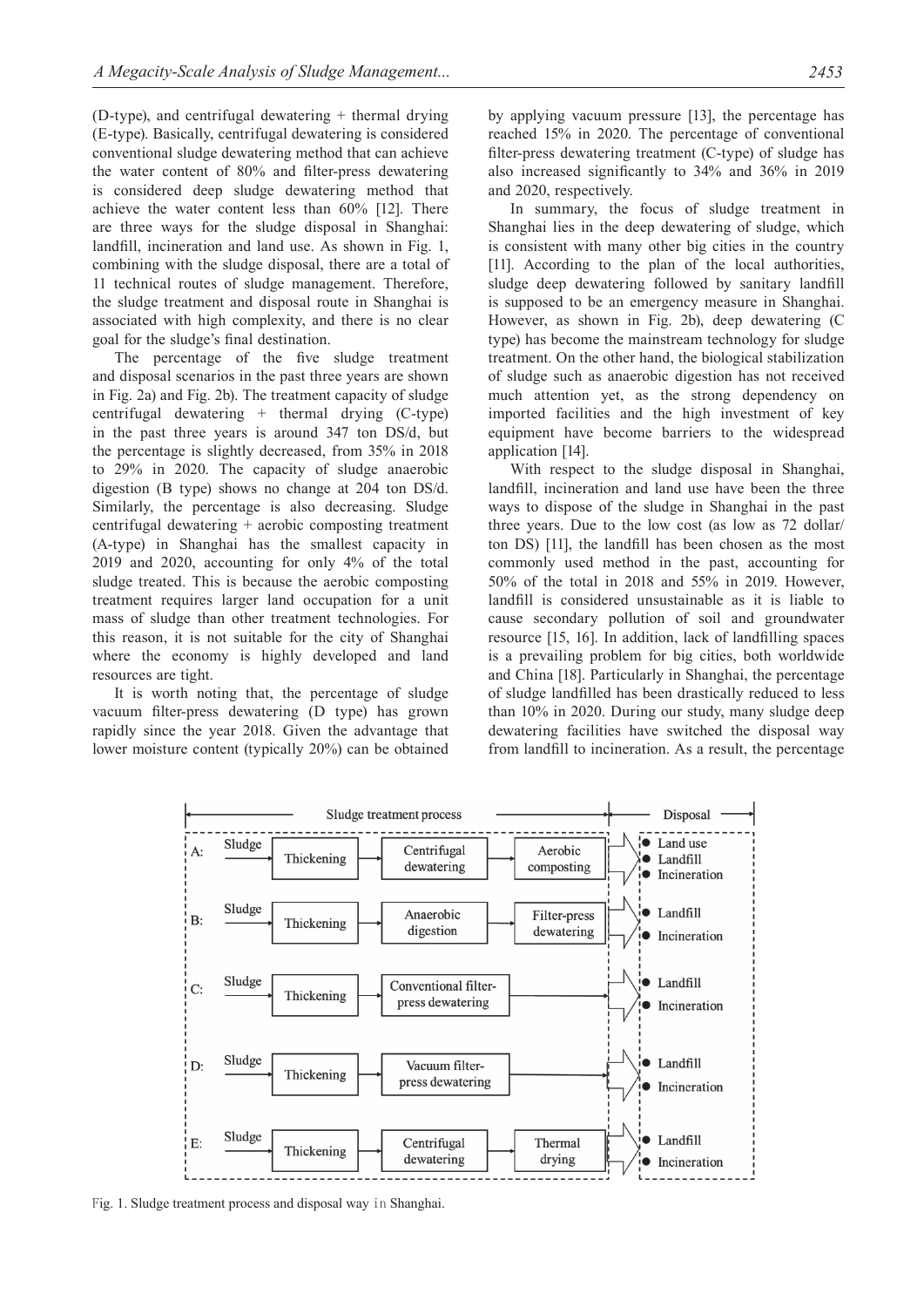

 $\equiv$  Landfill  $\vee$  Incineration  $\blacksquare$  Land use

Fig. 2. The percentage of different sludge treatment a) and disposal b) scenarios in the past three years.

of sludge incineration has increased significantly to 91% in 2020.

The land use ratio of sludge application accounts for only 3% and 1% in 2018 and 2019 as the end-product is not favored by the local farmers and pollutants concerns as well [18, 19]. In 2020, no sludge product is sent for land use although two aerobic sludge composting facilities are still in use.

## Sludge Product Quality

The chemical composition of sludge products by different treatment types in Shanghai is presented in Table 2. Previous findings have indicated that conventional mechanical dewatering of sewage sludge is not sufficient for self-supporting combustion [20, 21]. Deep-dewatering can reduce the moisture content

| Sludge treatment type | Process unit                   | Moisture content % | VSS $%$ | $C\%$ | $N\%$ | $P\%$ |
|-----------------------|--------------------------------|--------------------|---------|-------|-------|-------|
| $\mathbf C$           | Raw sludge                     | 95.6               | 50.3    | 23.9  | 3.3   | 2.4   |
|                       | Filter-press dewatering        | 58.4               | 49.3    | 24.6  | 3.2   | 2.3   |
| E                     | Raw sludge                     | 96.2               | 49.5    | 24.8  | 3     | 2.5   |
|                       | Centrifuge dewatering          | 79.5               | 50.1    | 23.4  | 2.9   | 2.5   |
|                       | drying                         | 28.6               | 50.1    | 23.4  | 2.9   | 2.5   |
| $\mathbf{A}$          | Raw sludge                     | 95.4               | 45.6    | 22.3  | 2.9   | 1.9   |
|                       | Centrifuge dewatering          | 80.2               | 46.1    | 22.1  | 2.8   | 1.9   |
|                       | Aerobic composting             | 48.5               | 32.4    | 17.2  | 2.4   | 1.8   |
| B                     | Raw sludge                     | 95.1               | 51.9    | 24.4  | 3.2   | 2.5   |
|                       | Anaerobic digestion            | 96.3               | 35.2    | 18.64 | 2.5   | 2.4   |
|                       | Filter-press dewatering        | 57.5               | 33.6    | 16.7  | 2.4   | 2.4   |
| D                     | Raw sludge                     | 96.2               | 49.6    | 22.9  | 3.5   | 2.3   |
|                       | Vacuum filter-press dewatering | 26.4               | 48.5    | 21.5  | 3.4   | 2.3   |

Table 2. The chemical composition of sludge products from different sludge treatment types.

Note: The data in this table is shown as an average value.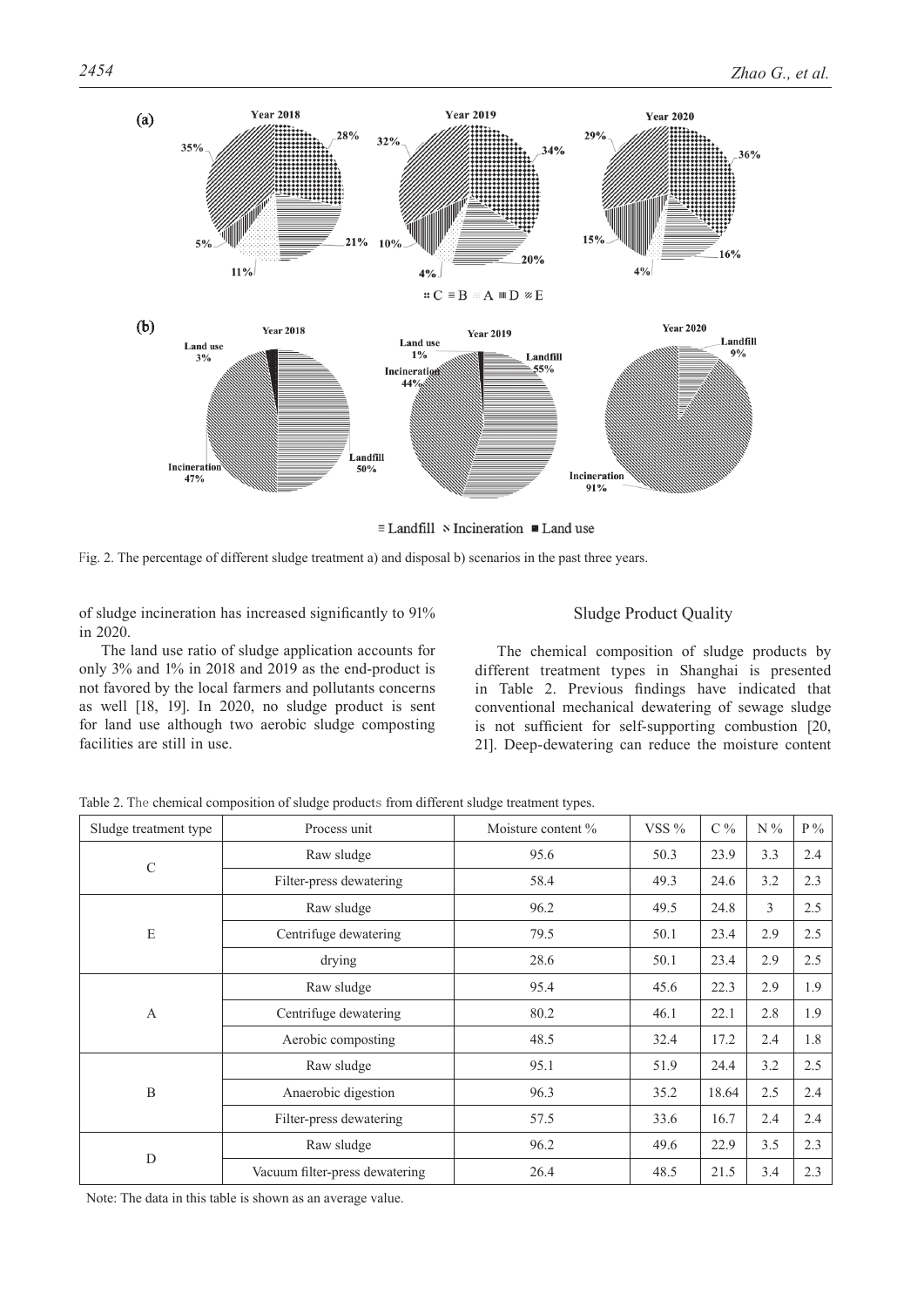of sludge cake to lower than 55%, enabling sludge product self-supporting combustion [22]. In the case of Shanghai, the five types of sludge treatment processes have been applied to obtain the sludge product with moisture content lower than 60%. As for the D and E treatment types, the moisture content of the sludge product can be reduced to lower than 30%, which is subsequently beneficial for incineration. Generally, C, D, and E treatment types are not able to break down the organic matter, leading to the sludge product with a high organic faction of the dry solids. The treatment type of A and B, however, can reduce the organic fractions with a reduction rate of approximately 50%. Compared to the treatment type of A and B, sludge product of the treatment C, D and E with high organic fraction is supposed to provide high heat value, which makes the sludge incineration profitable. It is beneficial to apply sludge product to the land as far as the nutrients content of sludge is concerned. Landfilling, for sludge that contains high water content and volatile solids content, is not preferable in Shanghai.

#### **Methodology for Carbon Footprint Analysis**

#### System Boundary

Following the Greenhouse Gas Protocol (GHG Protocol) set by the World Resources Institute (WRI) and World Business Council for Sustainable Development (WBCSD) [23], the carbon footprint analysis boundary for sludge management in Shanghai consists of direct, indirect and offset emissions. Direct emissions refer to  $CH_4$  emission from landfill sites,  $N_2O$  emission from incineration of sludge, and  $N_2O$ emission from land-use sites. It has been reported that carbon in the sludge is considered biogenic (naturally occurring within the carbon cycle and not derived from fossil fuel-related activities), and thus  $CO_2$  emissions from organic matter degradation are excluded from reporting  $[8, 24, 25]$ . Indirect emissions refer to  $CO<sub>2</sub>$ emitted by the production of energy (electricity and thermal energy) and chemicals consumed during the operation. The offset GHG emissions are attributed

to materials substitution such as fertilizer production avoided by land-use of sludge, and energy recovery (energy production avoided by harvesting biogas from anaerobic digestion or landfill gas system) would be calculated. The carbon footprint is expressed in terms of unit carbon dioxide emission equivalent (kg  $CO_2$ /ton DS) by multiplying  $CH_4$  by its global warming potential (GWP) of 25 and  $N_2O$  by its GWP of 298.

## Data Sources

Sludge moisture content and volatile suspended solids (VSS) were measured in accordance with American Public Health Association (APHA) Standard Methods [26]. The nutrient elements, such as C, N, P, were measured by an elemental analyzer (Element Vario EL III, Elementar, Germany). The data used in this study were either measured or provided by t he managers of sludge facilities. Some of the data were taken by field survey. The data in this study were used for carbon footprint calculation can be found in Table 3.

#### Direct Emission Calculations

#### *Fugitive CH, Emission from the Landfill Site*

When the sludge products are disposed of in a wellmaintained landfill, landfill gas (LFG) is expected to produce as a result of the decomposition of organic materials. LFG is composed of roughly 50% methane according to Intergovernmental Panel on Climate Change (IPCC) assessment report (AR5). The fugitive emissions in a landfill site can be estimated:

$$
P_{LG} = VS_{LG} \times DOC_F \times \frac{16}{12} \times MCF \times (1 - OX) \times (1 - R_{LG}) \times F_{CH_4}
$$
\n(1)

where  $P_{LG}$  is the CH<sub>4</sub> emission from the decomposition of sludge in the landfill (kg  $CH_4$ /ton DS);  $VS_{LG}$ is the quantity of sludge received on the VS basis (kg VS/ton DS); *MCF* is the methane conversion factor, which is considered 1 according to IPCC (2006). *DOC*, is the fraction of degradable organic content dissimilated

|                         | Energy intensity       |                          |                        |  |
|-------------------------|------------------------|--------------------------|------------------------|--|
| Process units           | Electricity (kWh/t DS) | Thermal energy (MJ/t DS) | Chemical use (kg/t DS) |  |
| Centrifuge dewatering   | 120.3                  |                          | 8.6 (PAM)              |  |
| Filter-press dewatering | 158.6                  |                          | 5.3 (PAM)<br>72.3(PAC) |  |
| Aerobic composting      | 126.3                  |                          |                        |  |
| Anaerobic digestion     | 134.5                  | $1.68\times10^{3}$       |                        |  |
| Vacuum drying           | 150.5                  | $5.22\times10^{3}$       |                        |  |
| Thermal drying          | 583.8                  | $7.13\times10^{3}$       |                        |  |

Table 3. The energy and chemical use for carbon footprint analysis.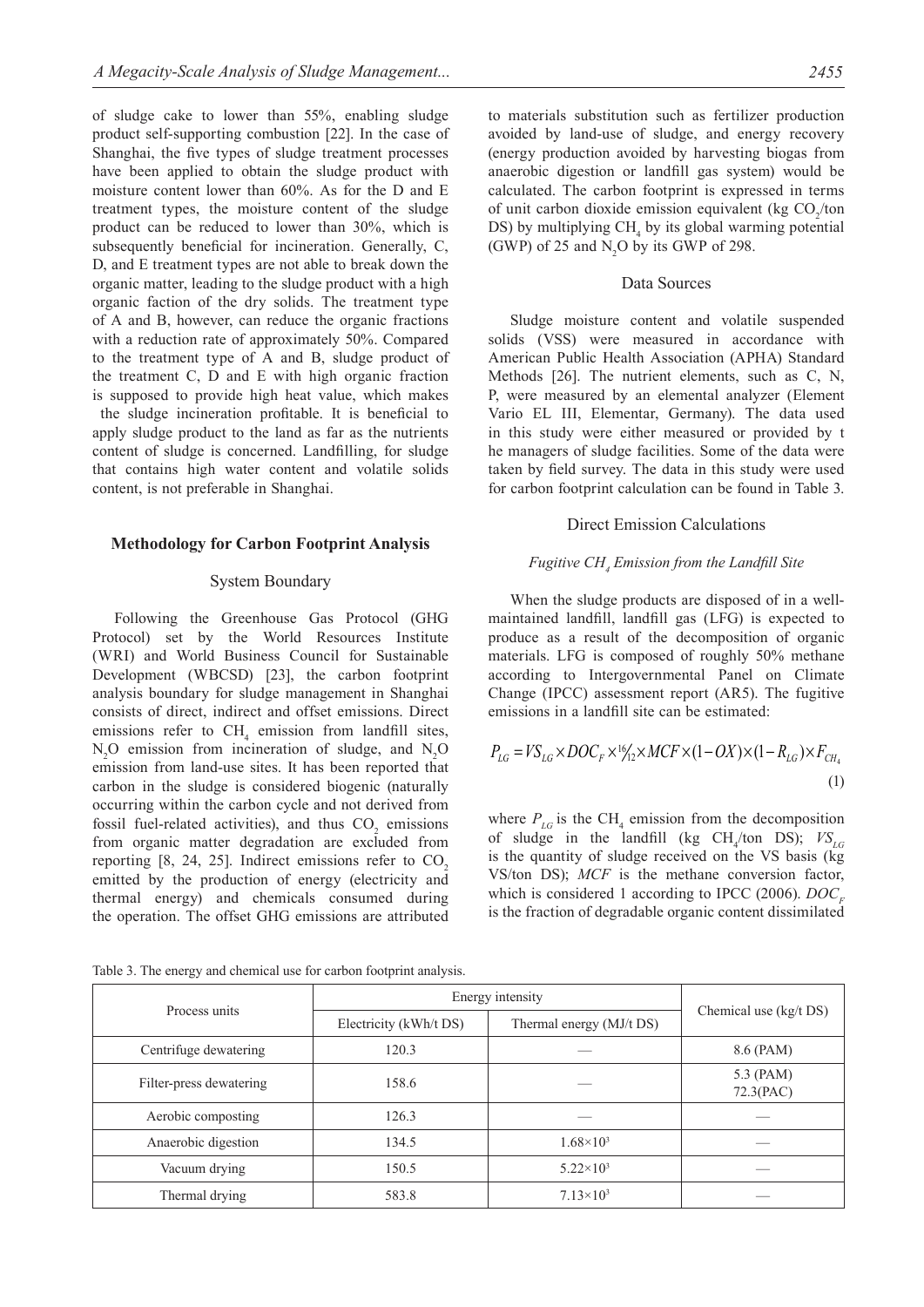to biogas, which is 0.5 (IPCC, 2006); *OX* is the factor of methane oxidation by soil cover, and the default value is set at 0.25 according to CDM methodology.  $R_{LG}$  is the landfill gas recovery efficiency. It is assumed the recovery efficiency is 0.6 for Shanghai, according to UNFCCC, 2008.  $F_{CH4}$  is the weight fraction of methane in the gas, and the default value is 0.5;  $^{16}/_{12}$  is the ratio of molar masses of methane and carbon.

# *N2 O Emission from Land Use*

 $N_2$ O is emitted due to the imported nitrogen from sludge for land use by the pathway of nitrification and denitrification. It is estimated by:

$$
N_{LD} = TN_{LD} \times EFN_{LD} \times \frac{44}{28} \tag{2}
$$

where  $N_{LD}$  is  $N_2O$  emission resulting from land-use of sludge (kg  $N_2O/t$ on DS);  $TN_{LD}$  is the proportion of nitrogen in the solids (kg N/ton DS);  $EFN_{LD}$  is  $N_2O$ emission factor, the value of which is 1.2 (% of initial N) [27];  $44/_{28}$  is the ratio of molar masses of nitrous oxide and nitrogen.

# *N2 O Emission from Sludge Incineration*

The  $N_2O$  emission from the sludge incineration can be estimated by the following equations:

$$
N_{IN} = TN_{IN} \times EF_{IN} \times 4\frac{4}{28}
$$
\n<sup>(3)</sup>

$$
EF_{IN} = 161.3 - 0.140 \times T_F
$$
\n(4)

where  $N_{IN}$  is the N<sub>2</sub>O emission resulting from solids incineration (kg  $N_2O/t$ on DS);  $TN_{1N}$  is the nitrogen content of sludge for incineration (kg N/ton DS);  $EF_{IN}$  is N<sub>2</sub>O emission factor (kg N<sub>2</sub>O /ton DS) and its value is calculated by Equation (4)[28];  $44/_{28}$  is the ratio of molar masses of nitrous oxide and nitrogen;  $T_F$  is<br>the incineration Kelvin temperature  $({}^{\circ}K)$ . temperature  $(^oK)$ . The temperature is assumed  $875 \, \, \mathrm{o}K$  according to the field survey.

#### Indirect Emission Calculations

# *CO2 Emission Related to Electricity*

The electricity consumption during the sludge treatment and disposal process result in indirect  $CO<sub>2</sub>$ emission. It is estimated by:

$$
E_{ELE} = \sum_{i} E_{UNIT,i} \times EF_{GRID}
$$
\n(5)

where  $E_{ELE}$  is the  $CO_2$  emission due to electricity consumption (kg  $CO_2$ /ton DS);  $E_{UNIT,i}$  is the electricity consumption of each unit (kWh);  $EF_{GRID}$  is the regional

grid emission factor, which varies against energy source of the power plant. The grid emission factor used in this study is 0.81 kg  $CO_2/kWh$  according to the East China grid.

# *CO2 Emission Related to Chemical Consumption*

This  $CO<sub>2</sub>$  emission caused by the chemical consumption during the sludge treatment process is calculated by Equation (6):

$$
E_{CHE} = \sum_{j} M_{j} \times EF_{CHE,j} \tag{6}
$$

where  $E_{CHE}$  is the indirect  $CO_2$  emission due to chemical consumption in the plant (kg  $CO_2$  /ton DS); *M* is the chemical consumption (kg/ton DS);  $EF_{CHE,i}$  is emission factor for j type of chemical use (kg  $CO_2/kg$ ); *j* is the chemical type. The emission factor for polyacrylamides (PAM) and poly aluminium chloride (PAC) is 4.2, and 0.18 kg  $CO_2/kg$ , respectively [29].

# *CO2 Emission Related to Thermal Energy*

Thermal energy was required for the digester temperature maintenance as well as for the thermal drying of sludge. The thermal energy requirement for digesters and their  $CO<sub>2</sub>$  emission is calculated as follows:

$$
TE_{AD} = Q_{AD,SL} \times SG_{SL} \times (T_D - T_S) \times C_{SL} + U \times A \times (T_D - T_A)
$$
\n(7)

$$
E_{AD} = TE_{AD} \times 0.05\tag{8}
$$

where  $TE_{AD}$  is the energy required to heat influent sludge to the digestion temperature (MJ/ton DS);  $Q_{AD,SL}$  is the flow of influent sludge (ton DS);  $SG_{st}$  is the specific gravity of sludge (ton/m<sup>3</sup>);  $T<sub>D</sub>$  is the digestion temperature (°C);  $T_s$  is the influent sludge temperature (°C);  $C_{SL}$  is the specific heat of sludge  $[MJ/(ton°C)]$ ; *U* is the heat loss from the digester  $[W/(m^2 \cdot ^{\circ}C)]$ ; *A* is the surface area of the interfaces where the heat loss occurs  $(m^2)$ ;  $T_A$  is the ambient temperature (°C);  $E_{AD}$  is the indirect  $CO<sub>2</sub>$  emission due to thermal energy consumption in (kg  $CO_2$ /ton DS); 0.05 is the  $CO_2$  emission factor for thermal energy (kg  $CO_2/MJ$ ). The energy for sludge thermal drying can be estimated based on the previous research [17] and then the corresponding  $CO<sub>2</sub>$  emission can be calculated by Equation (8).

#### Offset Emission Calculations

# Offset CO<sub>2</sub> Emission Related to Energy Recovery

Energy is recovered in the form of biogas through anaerobic digestion of sludge. The offset  $CO<sub>2</sub>$  emission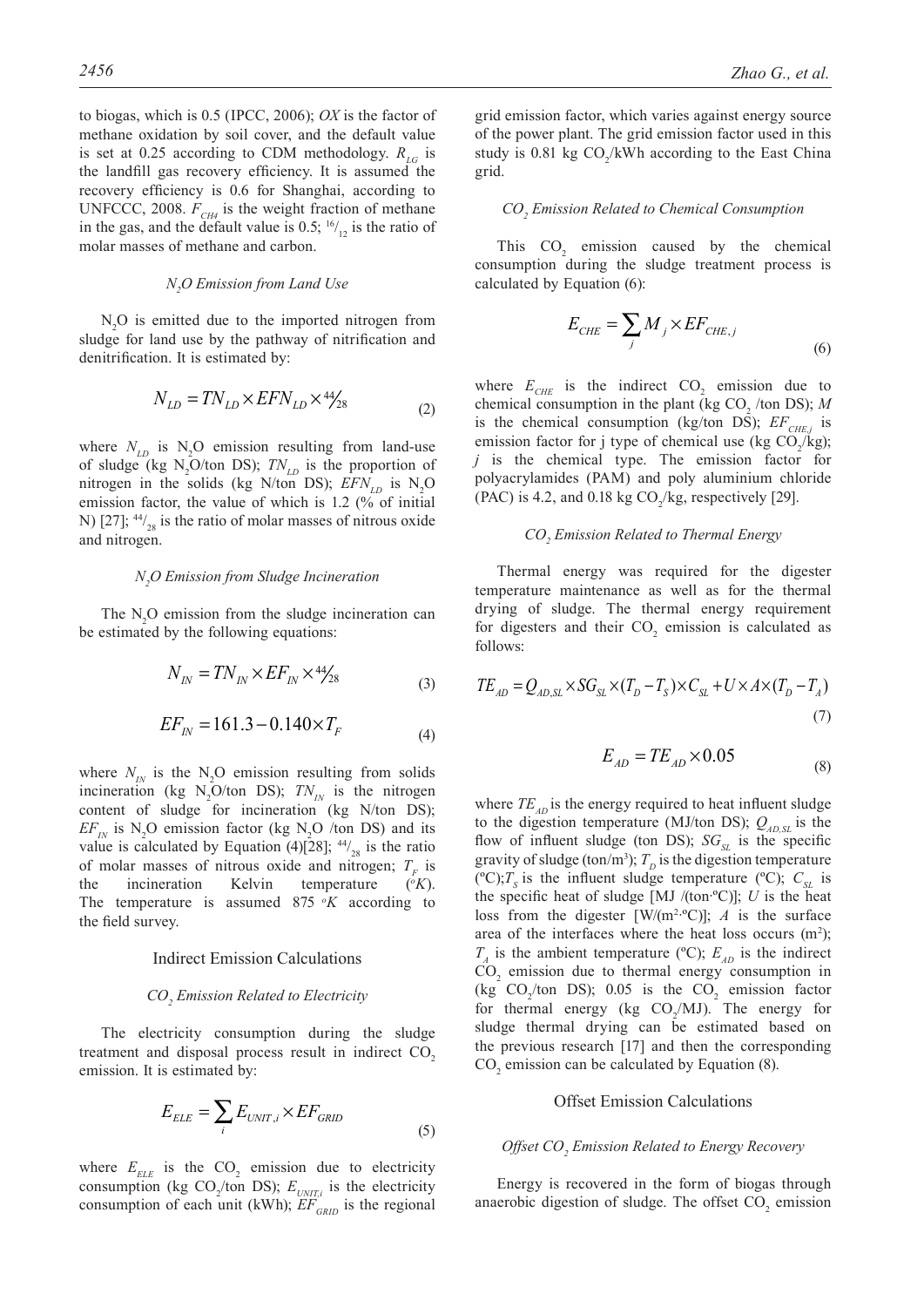related to the energy of biogas production is estimated by using Equations (9) and (10):

$$
E_{BG} = VS_{SL,AD} \times DR_{VS} \times Y_{BG} \times F_M \times H_M \quad (9)
$$

$$
OE_{BG} = E_{BG} \times 0.05\tag{10}
$$

where  $E_{BG}$  is the estimated energy recovery from anaerobic digestion (MJ/ton DS);  $VS_{SLAD}$  is the volatile solids content of the sludge (ton VS/ton DS);  $DR_{\nu s}$ is the destruction rate of VS (%);  $Y_{BG}$  is the biogas yield of the sludge  $(m^3 \text{ biogas/kg} \text{ VS}$  reduction), typically 0.9;  $F<sub>M</sub>$  is the methane content of biogas by volume (%), typically 62;  $H<sub>M</sub>$  is the lower heating value of methane  $(MJ/m<sup>3</sup>)$ , typically 37 MJ/m<sup>3</sup>;  $OE<sub>BG</sub>$  is the offset emission by energy recovery from anaerobic digestion (kg  $CO_2$ /ton DS).

Energy is recovered as the landfill gas is captured at the landfill site in Shanghai. The collected landfill gas energy and the offset emissions can be estimated by Equations  $(11)$  and  $(12)$ :

$$
E_{LG,R} = P_{LG} \times R_{LG} \times H_M \tag{11}
$$

$$
OE_{LG,R} = E_{LG,R} \times 0.05
$$
 (12)

where  $E_{L_{G,R}}$  is the recovered landfill gas energy (MJ/ton DS);  $P_{LG}$  is the CH<sub>4</sub> production from the decomposition of sludge in the landfill (kg  $CH_4$ /ton DS);  $R_{LG}$  is the capture rate of landfill gas  $(\%)$ ;  $H_M$  is the lower heating value of methane (MJ/kg);  $OE_{LG,R}$  is the offset

emission by the recovered landfill gas energy (kg  $CO_2/$ ton DS).

# *Offset CO2 Emission Related to Sludge Land Use*

Sludge can be applied as a substitute for fertilizer because it contains certain amounts of effective organic fertilizer elements N and P [30]. Thus, sludge land use can reduce  $CO_2$  emissions from the production of chemical fertilizers. About 61% of N and 70% of P (weight ratio) in sludge are available [31]. Therefore, the avoided  $CO_2$  emission from sludge land application could be calculated by the following equation:

$$
OE_{LU} = 0.61 \times S_N \times 5.29 + 0.7 \times S_P \times 0.51
$$
 (13)

where  $OE_{LU}$  is the offset  $CO_2$  emission by fertilizer substitution from the land application (kg  $CO_2$ eq/ton DS);  $S_N$  is the nitrogen content of sludge (kg N/ton DS);  $S_p$  is the phosphorus content of sludge (kg P/ton DS); The emission factor for nitrogen and phosphorus fertilizer production is 5.29 kg  $CO_2/kg$ and 0.51 kg  $CO_2$ /kg, respectively [32].

#### **Carbon Footprint Results and Discussion**

The carbon footprint of the eleven different sludge treatment scenarios is shown in Fig. 3. The overall GHG emissions for the eleven sludge management scenarios in Shanghai range from 437 to 1,722 kg  $CO<sub>2</sub>/ton DS$ . For the landfill scenarios, direct fugitive  $CH<sub>4</sub>$  emissions at the disposal site (landfill) are identified



Fig. 3. Carbon footprints of different sludge management scenarios.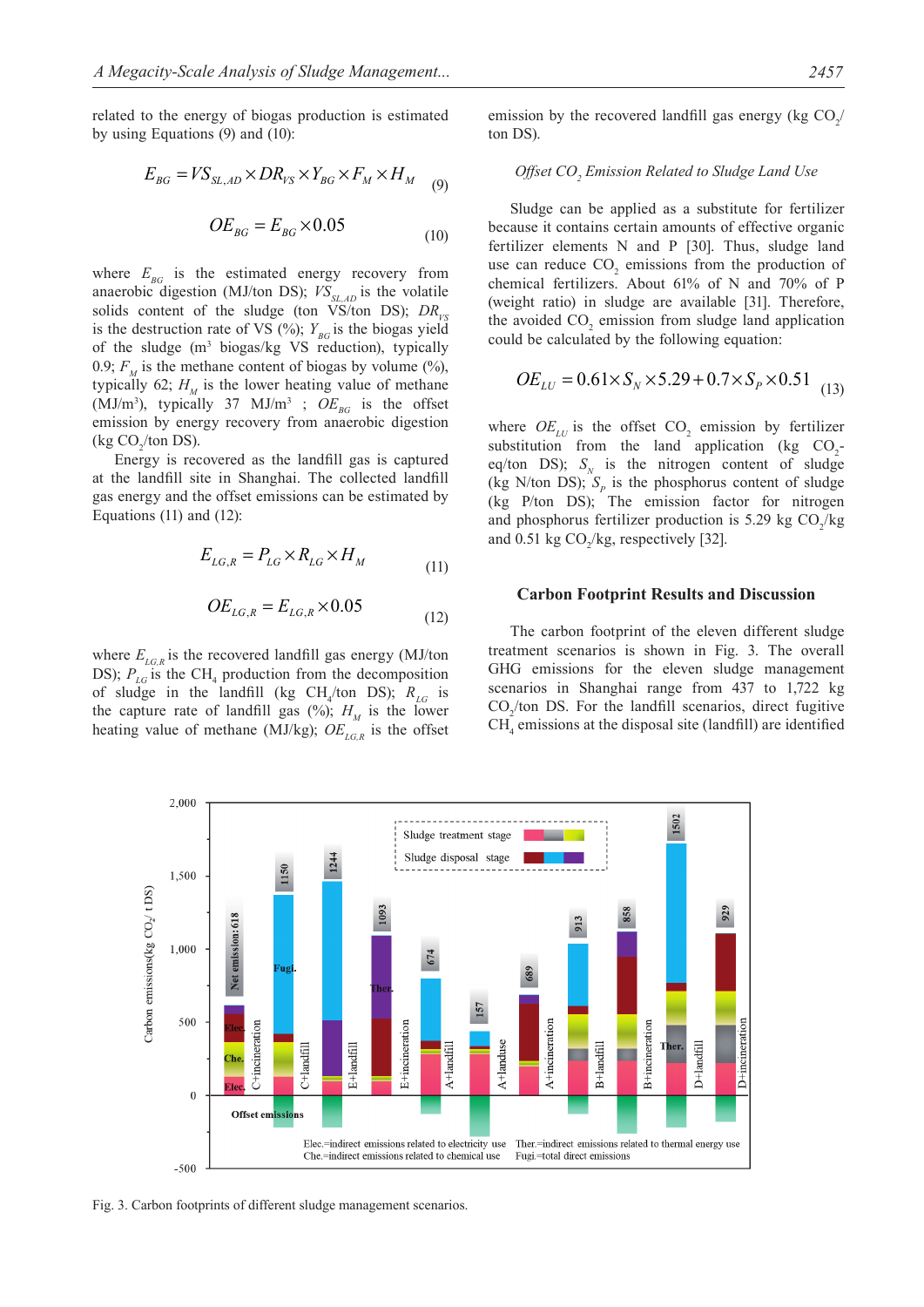

Fig. 4. Total GHG emission per day a), average GHG emission per ton DS b), the contribution to the overall GHG emission for each sludge treatment and disposal scenario c).

as the major GHG contributors positioning sludge treatment type D +landfill, E+landfill and C+landfill at the three largest  $CO_2$  emitters. It is worth noting that sludge treatment types A+landfill and B+landfill have less GHG emissions thanks to the VS reduction in the sludge biological treatment stage. For the incineration scenarios, the indirect emissions regarding electricity, chemicals and thermal energy consumption are the primary contributors to the overall emission, whereas the direct fugitive  $N_2O$  emission is negligible (less than 1%) despite the different sludge treatment types. Sludge treatment type C+incineration scenario shows the relatively lowest emission (618 kg  $CO_2$ /ton DS) compared to the other incineration scenarios, suggesting that deep dewatering followed by incineration is a sustainable way to dispose of sludge in the large and populous urban areas.

The most recommended scenario, as can be seen in Fig. 3, is sludge treatment type A+land use (437 kg  $CO_2$ /ton DS emission). However, due to the high concentration of heavy metals and microplastics [33] in the solids, this option was discarded eventually in Shanghai. It should be also noted that the offset emissions that correspond to landfill gas recovery, biogas recovery, and combustion heat recovery and nutrients reuse are regarded as reduction on the overall GHG emission. Consequently, each sludge management scenario that has offset emission shows a lower net GHG emission in the end.

As can be seen in Fig. 4a), the overall GHG emissions for the year 2018, 2019 and 2020 are 959, 1085 and 1105 t  $CO<sub>2</sub>/d$ , respectively. The GHG emission per day has slightly increased in the year of 2019 and 2020 compared to 2018 due to the increasing amount of sludge treated. Nevertheless, as shown in Fig. 4b), the average GHG emission per ton DS has decreased from 0.91 t  $CO_2$ /ton DS in 2019 to 0.67 t  $CO_2$ /ton DS in 2020. It is shown that in Fig. 4c), the sludge treatment type E+incineration scenario has been the largest emitter in the three years. Sludge treatment type B+landfill scenario was not found in the contribution to the overall GHG emissions in 2020. It was reported that the percentage of EU-15 countries adopting landfill disposal decreased from 33% to 15% significantly between 1992 and 2005 [34]. As an economically developed area, Shanghai has been abandoning the landfill as a disposal alternative because of the limited landfill capacity and the increasing concerns over the associated environmental impacts. As expected, the average GHG emission per ton DS has correspondingly reduced for fewer landfill scenarios  $CO<sub>2</sub>$  contribution.

#### **Conclusions**

Sludge production has increased annually in Shanghai city. Filter-press dewatering, and centrifugal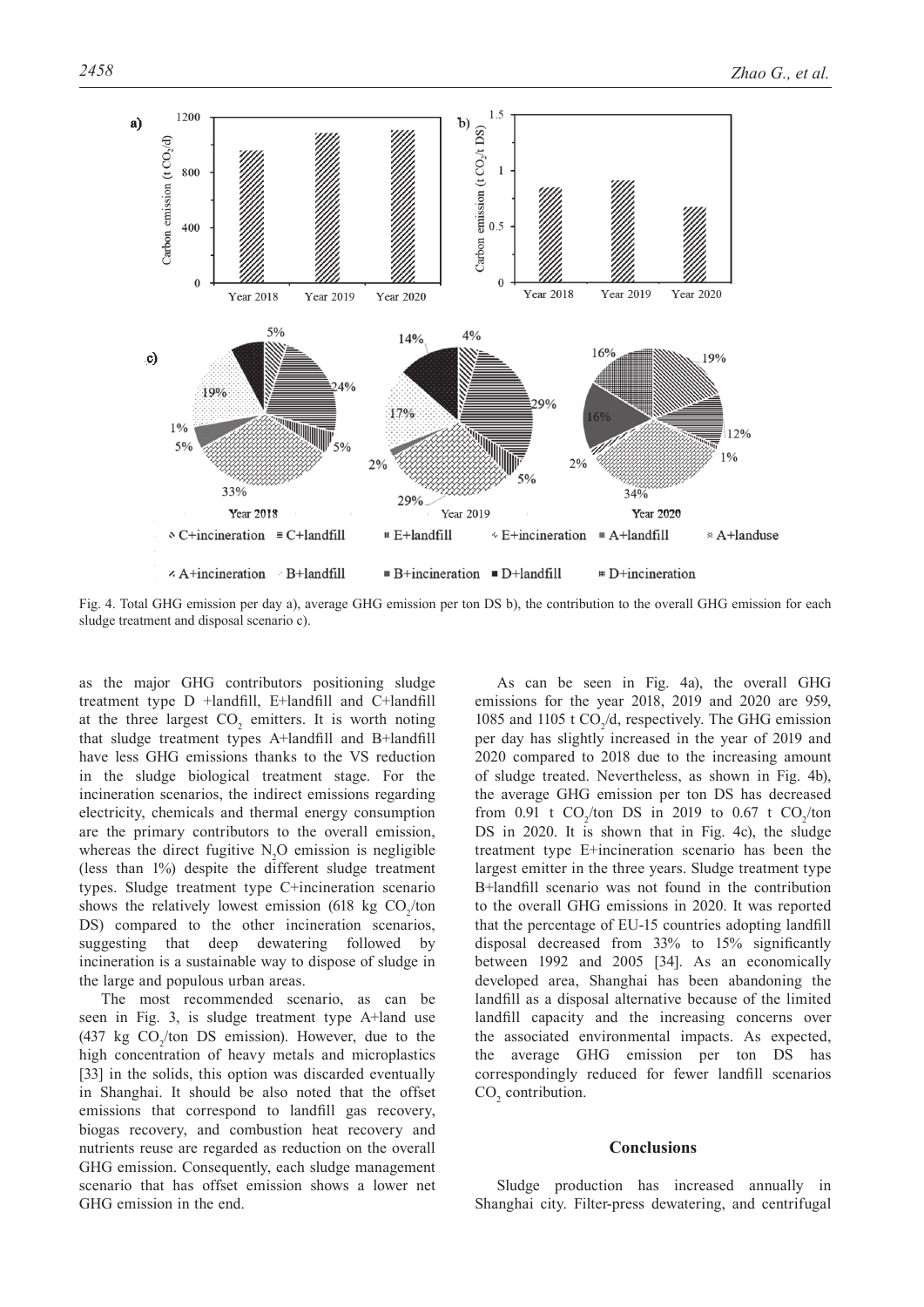dewatering followed by thermal drying were the two main technologies for sludge treatment. For the reasons of technology barrier, poor sludge quality and limited land resources, biological sludge stabilizing methods such as anaerobic digestion and aerobic composting are used to handle a small portion of sludge produced. Landfill and incineration used to be the two most applied methods for sludge disposal. Over the three years, the situation has changed that sludge landfill phased out, and incineration has become the dominant way to dispose of the sludge (90% of the total). Nonbiological sludge treatment products followed by landfills were identified as the highest carbon footprint sludge management scenarios. As the quantity of sludge for landfills decreased significantly in 2020, the average GHG emission per ton DS reduced to  $0.67$  t CO<sub>2</sub>/ton DS. In Shanghai, deep dewatering followed by incineration is considered the reasonable and sustainable sludge management scenario. Meanwhile, the challenges need to be overcome as far as the high energy intensity and air pollution control are concerned.

### **Acknowledgments**

This study was supported by Shanghai Urban Construction Design and Research Institute Co., Ltd. [Grant number CK2020056A].

### **Conflict of Interest**

No potential conflict of interest was reported by the authors.

#### **References**

- 1. GU Y., DONG Y., WANG H., KELLER A., XU J., CHIRAMBA T., LI F. Quantification of the water, energy and carbon footprints of wastewater treatment plants in China considering a water-energy nexus perspective. Ecological Indicators, **60**, 402, **2016**.
- 2. DONG B., LIU X., DAI L., DAI X. Changes of heavy metal speciation during high-solid anaerobic digestion of sewage sludge. Bioresource Technology, **131**, 152, **2013**.
- 3. TUNÇAL T., JANGAM S.V., GÜNEŞ E. Abatement of Organic Pollutant Concentrations in Residual Treatment Sludges: A Review of Selected Treatment Technologies Including Drying. Drying Technology, **29** (14), 1601, **2011**.
- 4. NAHAR N., SHAHADAT HOSSEN M. Influence of sewage sludge application on soil properties, carrot growth and heavy metal uptake. Communications in Soil Science and Plant Analysis, **52** (1), 1, **2021**.
- 5. MURRAY A., HORVATH A., NELSON K.L. Hybrid Life-Cycle Environmental and Cost Inventory of Sewage Sludge Treatment and End-Use Scenarios: A Case Study from China. Environmental Science & Technology, **42** (9), 3163, **2008**.
- 6. QI M., YANG Y., ZHANG X., ZHANG X., WANG M., ZHANG W., LU X., TONG Y. Pollution reduction

and operating cost analysis of municipal wastewater treatment in China and implication for future wastewater management. Journal of Cleaner Production, **253**, 120003, **2020**.

- 7. ZHAO G., GARRIDO-BASERBA M., REIFSNYDER S., XU J., ROSSO D. Comparative energy and carbon footprint analysis of biosolids management strategies in water resource recovery facilities. Science of The Total Environment, **665**, 762, **2019**.
- 8. ZHAO G., LIU W., XU J., HUANG X., LIN X., HUANG J., LI G. Greenhouse Gas Emission Mitigation of Large-Scale Wastewater Treatment Plants (WWTPs): Optimization of Sludge Treatment and Disposal. Polish Journal of Environmental Studies, **30** (1), 955, **2020**;
- 9. SHI X., ZHENG Y., LEI Y., XUE W., YAN G., LIU X., CAI B., TONG D., WANG J. Air quality benefits of achieving carbon neutrality in China. Science of The Total Environment, **795**, 148784, **2021**.
- 10. SUN Y., GARRIDO-BASERBA M., MOLINOS-SENANTE M., DONIKIAN N.A., POCH M., ROSSO D. A composite indicator approach to assess the sustainability and resilience of wastewater management alternatives. Science of The Total Environment, **725**, 138286, **2020**.
- 11. YANG G., ZHANG G., WANG H. Current state of sludge production, management, treatment and disposal in China. Water Research, **78**, 60, **2015**.
- 12. XIAO L., LIN T., WANG Y., YE Z., LIAO J. Comparative life cycle assessment of sludge management: A case study of Xiamen, China. Journal of Cleaner Production, **192**, 354, **2018.**
- 13. ZHANG H., SU L., LV T., DONG K. Coupling Heat Pump and Vacuum Drying Technology for Urban Sludge Processing. Energy Procedia, **158**, 1804, **2019**.
- 14. MEI X., TANG J., ZHANG Y. Sludge stabilization: Characteristics of the end-products and an alternative evaluative methodology. Waste Management, **105**, 355, **2020**.
- 15. EGGEN T., MOEDER M., ARUKWE A. Municipal landfill leachates: a significant source for new and emerging pollutants. Science of the Total Environment, **408** (21), 5147, **2010**.
- 16. YANG K., ZHU Y., SHAN R., SHAO Y., TIAN C. Heavy metals in sludge during anaerobic sanitary landfill: Speciation transformation and phytotoxicity. Journal of Environmental Management, **189**, 58, **2017**.
- 17. HAO X., CHEN Q., VAN LOOSDRECHT M.C.M., LI, J., JIANG H. Sustainable disposal of excess sludge: Incineration without anaerobic digestion. Water Research, **170**, 115298, **2020**.
- 18. XU T., QIU J., WU Q., GUO X., WEI Z., XIE F., WONG J.W. Fate of heavy metals and major nutrients in a sludgesoil-plant-leachate system during the sludge phytotreatment process. Environmental Technology, **34** (15), 2221, **2013**.
- 19. ZHANG X., WANG X., WANG D. Immobilization of heavy metals in sewage sludge during land application process in China: A review. Sustainability, **9** (11), 2020, **2017**.
- 20. LIU H., XIAO H., FU B., LIU H. Feasibility of sludge deep-dewatering with sawdust conditioning for incineration disposal without energy input. Chemical Engineering Journal, **313**, 655, **2017**.
- 21. BRECHTEL H., EIPPER H. Improved efficiency of sewage sludge incineration by preceding sludge drying. Water Science and Technology, **22** (12), 269, **1990**.